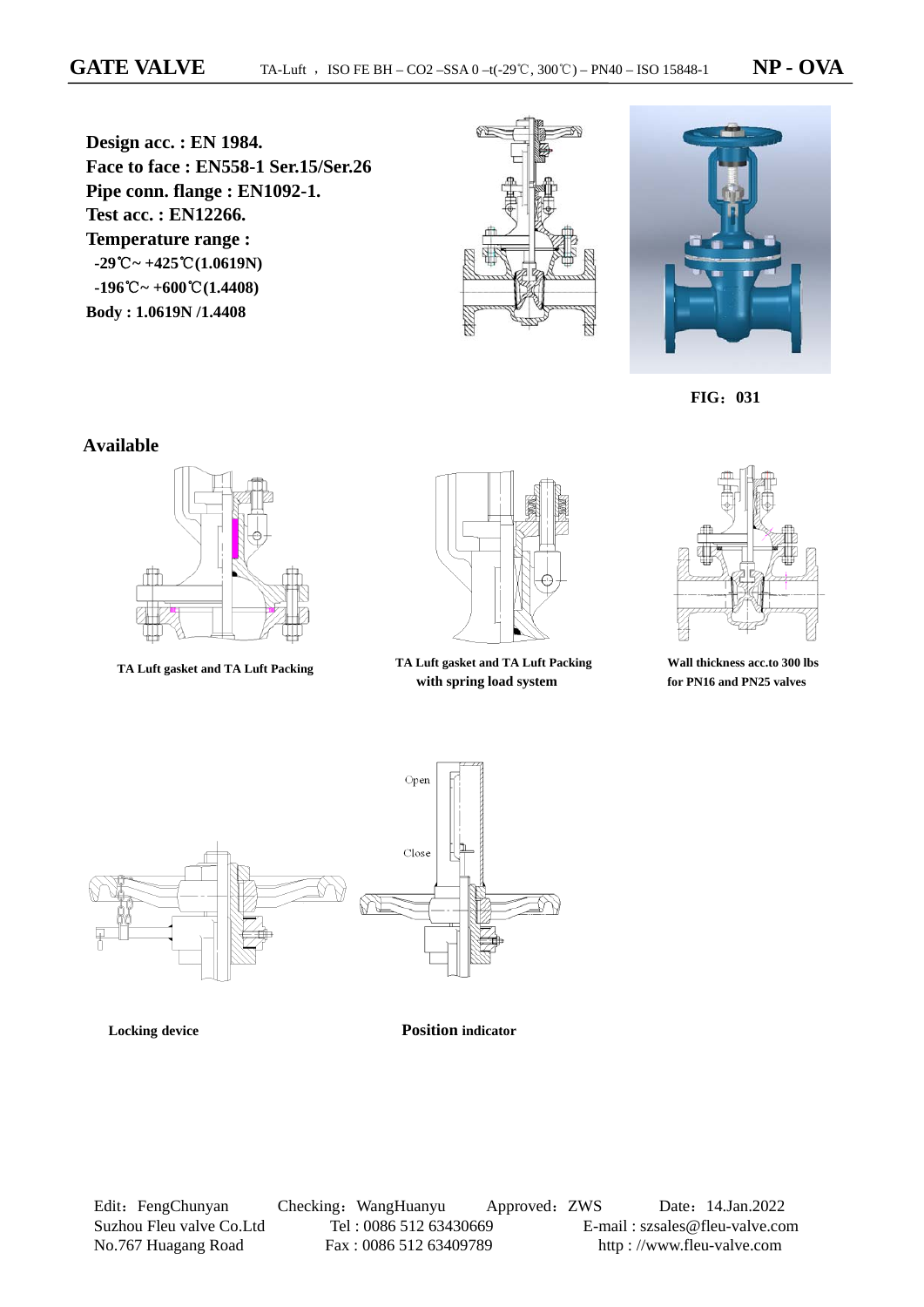

| FIG.    | Pressure    | <b>Material</b> | <b>Range</b> |
|---------|-------------|-----------------|--------------|
| 133.031 | <b>PN16</b> | 1.0619N         | DN50-DN125   |
| 134.031 | <b>PN25</b> | 1.0619N         | DN50-DN125   |
| 153.031 | <b>PN16</b> | 1.4408          | DN50-DN125   |
| 154.031 | <b>PN25</b> | 1.4408          | DN50-DN125   |

| Design acc.: EN 1984.                                             |
|-------------------------------------------------------------------|
| Face to face: EN558-1 Ser.15                                      |
| Pipe conn. flange: EN1092-1.                                      |
| <b>Test acc.: EN12266.</b>                                        |
| <b>Temperature range:</b>                                         |
| $-29^{\circ}\text{C} \sim +425^{\circ}\text{C} (1.0619 \text{N})$ |
| $-196^{\circ}\text{C} \sim +600^{\circ}\text{C} (1.4408)$         |

| NO.          | Part         | <b>Material</b>                             |                                     |  |  |  |  |
|--------------|--------------|---------------------------------------------|-------------------------------------|--|--|--|--|
|              |              | FIG. 153.031 / 154.031                      | FIG. 133.031 / 134.031              |  |  |  |  |
| 1            | Body         | $1.4408 / 1.4408 + \text{STL}$ ( $>$ DN100) | $1.0619N+13Cr$                      |  |  |  |  |
| $\mathbf{2}$ | Wedge        | 1.4408                                      | $1.0619N+13Cr / 1.4006(\leq DN100)$ |  |  |  |  |
| 3            | <b>Stem</b>  | 1.4401                                      | 1.4021                              |  |  |  |  |
| 4            | Body seal    | $1.4401 +$ Graphite                         | $1.4301 +$ Graphite                 |  |  |  |  |
| 5            | <b>Bolts</b> | $A4-70$                                     | 1.7225(GC)                          |  |  |  |  |
| 6            | <b>Nut</b>   | $A4-70$                                     | 1.1181(YK)                          |  |  |  |  |
| 7            | Bonnet       | 1.4408                                      | 1.0619N                             |  |  |  |  |
| 8            | Packing      | Graphite                                    | Graphite                            |  |  |  |  |
| 10           | Fork bolt    | $A4-70$                                     | 1.7225(GC)                          |  |  |  |  |
| 13           | Gland flange | 1.4408                                      | 1.0619N                             |  |  |  |  |
| 15           | Stem nut     | 0.7040                                      | 0.7040                              |  |  |  |  |
| 17           | Handwheel    | 0.7040                                      | 0.7040                              |  |  |  |  |
| 18           | Lock nut     | 1.4021                                      | 1.1181                              |  |  |  |  |

# Dimension list

| PN    | DN  | L   | D <sub>1</sub> | K   | D   | c  | h  | n | đ  | Н   | W   | Stem              | Torque | Number  | Hub | WT.  | <b>FTF</b> |
|-------|-----|-----|----------------|-----|-----|----|----|---|----|-----|-----|-------------------|--------|---------|-----|------|------------|
|       |     |     |                |     |     |    |    |   |    |     |     |                   | (N.m)  | of turn |     | (KG) |            |
|       | 65  | 270 | 122            | 145 | 185 |    | 18 | 4 | 18 | 425 | 250 | $Tr24 \times 5LH$ | 40     | 17      | 85  | 35.5 |            |
| 16    | 80  | 280 | 138            | 160 | 200 |    | 20 | 8 | 18 | 420 | 250 | $Tr24 \times 5LH$ | 45     | 19      | 95  | 38.1 |            |
|       | 100 | 300 | 158            | 180 | 220 |    | 20 | 8 | 18 | 480 | 250 | $Tr26 \times 5LH$ | 50     | 23      | 115 | 53   |            |
|       | 125 | 325 | 188            | 210 | 250 |    | 22 | 8 | 18 | 590 | 350 | $Tr26 \times 5LH$ | 80     | 29      | 145 | 73.6 |            |
|       | 65  | 270 | 122            | 145 | 185 |    | 22 | 8 | 18 | 425 | 250 | $Tr24 \times 5LH$ | 40     | 17      | 85  | 35.5 | Ser.15     |
| 25    | 80  | 280 | 138            | 160 | 200 | -5 | 24 | 8 | 18 | 420 | 250 | $Tr24 \times 5LH$ | 45     | 19      | 95  | 38.1 |            |
|       | 100 | 300 | 162            | 190 | 235 |    | 24 | 8 | 22 | 500 | 250 | $Tr26 \times 5LH$ | 50     | 23      | 115 | 54.1 |            |
|       | 125 | 325 | 188            | 220 | 270 |    | 26 | 8 | 26 | 590 | 350 | $Tr26 \times 5LH$ | 80     | 29      | 145 | 81   |            |
| 16/25 | 50  | 250 | 102            | 125 | 165 |    | 20 | 4 | 18 | 340 | 200 | $Tr20 \times 4LH$ | 35     | 15      | 60  | 25.5 |            |

Note: The torque in the table does not contain safety factor.

| Edit: FengChunyan        | Checking: WangHuanyu   | Approved: ZWS |                           | Date: 14.Jan.2022                 |  |
|--------------------------|------------------------|---------------|---------------------------|-----------------------------------|--|
| Suzhou Fleu valve Co.Ltd | Tel: 0086 512 63430669 |               |                           | E-mail: $szsales@$ fleu-valve.com |  |
| No.767 Huagang Road      | Fax: 0086 512 63409789 |               | http://www.fleu-valve.com |                                   |  |
|                          |                        |               |                           | $-1-$                             |  |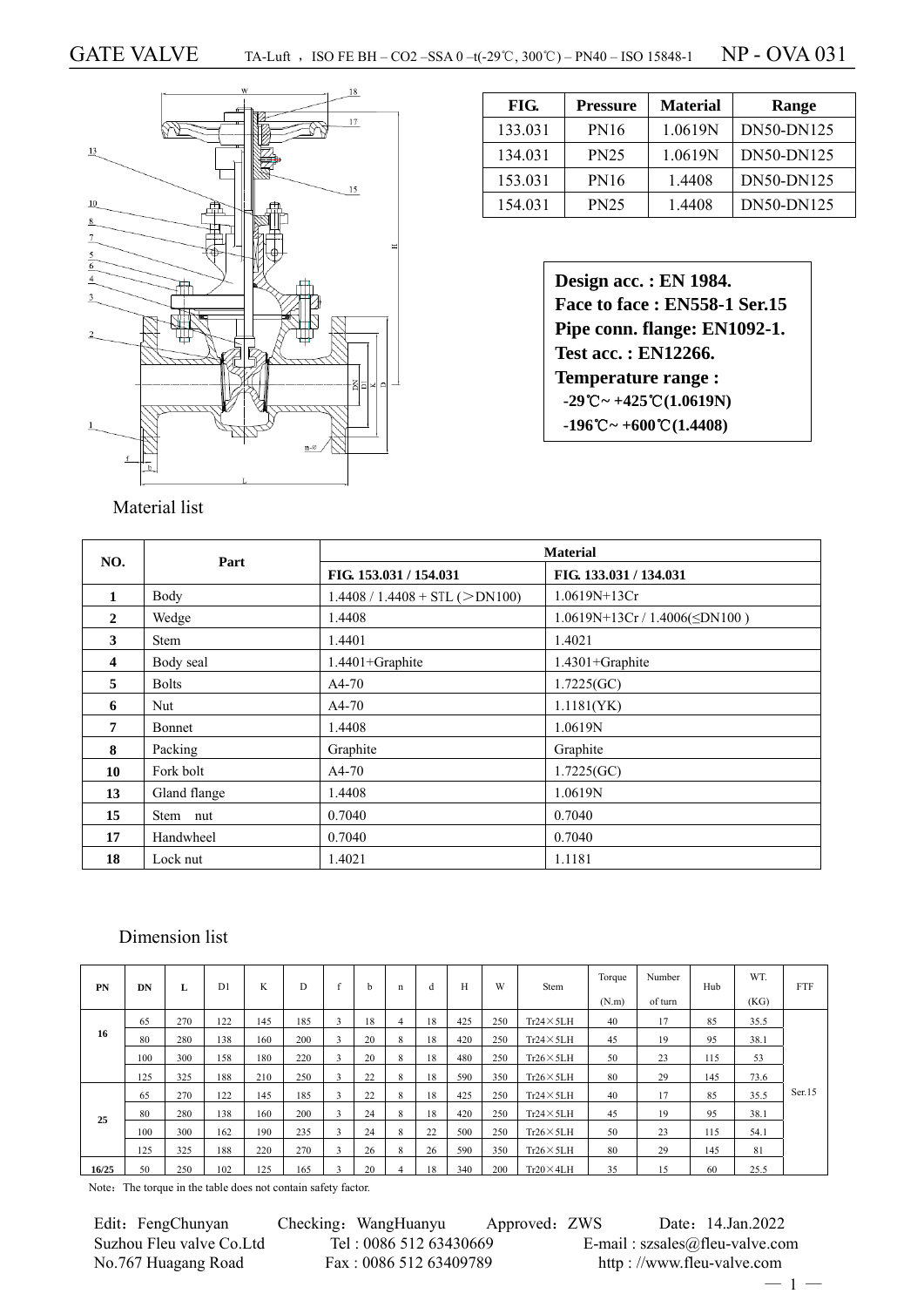

| FIG.    | <b>Pressure</b> | <b>Material</b> | Range        |
|---------|-----------------|-----------------|--------------|
| 133.031 | <b>PN16</b>     | 1.0619N         | DN150-DN1200 |
| 153.031 | PN16            | 1.4408          | DN150-DN1200 |

| Design acc.: EN 1984.                                           |
|-----------------------------------------------------------------|
| Face to face: EN558-1 Ser.15                                    |
| Pipe conn. flange: EN1092-1.                                    |
| Test acc.: EN12266.                                             |
| <b>Temperature range:</b>                                       |
| $-29^{\circ}\text{C} \sim +425^{\circ}\text{C}(1.0619\text{N})$ |
| $-196^{\circ}\text{C} \sim +600^{\circ}\text{C} (1.4408)$       |

| NO.            | Part         |                 | <b>Material</b>                       |  |  |  |  |  |
|----------------|--------------|-----------------|---------------------------------------|--|--|--|--|--|
|                |              | FIG. 153.031    | FIG. 133.031                          |  |  |  |  |  |
| $\mathbf{1}$   | Body         | $1.4408 + STL$  | 1.0619N+13Cr                          |  |  |  |  |  |
| $\overline{2}$ | Wedge        | 1.4408          | $1.0619N + 13Cr / 1.4006(\leq DN100)$ |  |  |  |  |  |
| 3              | Stem         | 1.4401          | 1.4021                                |  |  |  |  |  |
| 4              | Body seal    | 1.4401+Graphite | 1.4301+Graphite                       |  |  |  |  |  |
| 5              | <b>Bolts</b> | A4-70           | 1.7225(GC)                            |  |  |  |  |  |
| 6              | Nut          | A4-70           | 1.1181(YK)                            |  |  |  |  |  |
| 7              | Bonnet       | 1.4408          | 1.0619N                               |  |  |  |  |  |
| 8              | Packing      | Graphite        | Graphite                              |  |  |  |  |  |
| 10             | Bolt         | A4-70           | 1.7225(GC)                            |  |  |  |  |  |
| 13             | Gland flange | 1.4408          | 1.0619N                               |  |  |  |  |  |
| 14             | Yoke         | 1.4408          | 1.0619N                               |  |  |  |  |  |
| 15             | Stem nut     | 0.7040          | 0.7040                                |  |  |  |  |  |
| 17             | Handwheel    | 0.7040          | 0.7040                                |  |  |  |  |  |
| 18             | Lock nut     | 1.4021          | 1.1181                                |  |  |  |  |  |

# Dimension list

| <b>PN</b> | DN   | L    | D1   | K    | D    | f              | <sub>b</sub> | n  | Φ  | H    | W    | Stem                      | Torque<br>(N.m) | Number<br>of turn | Hub  | WT.<br>(KG) | <b>FTF</b>    |
|-----------|------|------|------|------|------|----------------|--------------|----|----|------|------|---------------------------|-----------------|-------------------|------|-------------|---------------|
|           | 150  | 350  | 212  | 240  | 285  | 3              | 22           | 8  | 22 | 670  | 400  | $Tr28 \times 5LH$         | 90              | 34                | 170  | 102         |               |
|           | 200  | 400  | 268  | 295  | 340  | 3              | 24           | 12 | 22 | 830  | 400  | $Tr32\times 6LH$          | 150             | 36                | 216  | 145         |               |
|           | 250  | 450  | 320  | 355  | 405  | $\mathbf{a}$   | 26           | 12 | 26 | 955  | 450  | $Tr36\times 6LH$          | 200             | 46                | 276  | 218         |               |
|           | 300  | 500  | 378  | 410  | 460  | $\overline{4}$ | 28           | 12 | 26 | 1145 | 500  | $Tr40 \times 7LH$         | 310             | 46                | 322  | 386         |               |
|           | 350  | 550  | 438  | 470  | 520  | $\overline{4}$ | 30           | 16 | 26 | 1210 | 500  | $Tr40 \times 7LH$         | 400             | 53                | 371  | 406         |               |
|           | 400  | 600  | 490  | 525  | 580  | 4              | 32           | 16 | 30 | 1390 | 600  | $Tr44\times 8LH$          | 450             | 53                | 424  | 620         |               |
| 16        | 500  | 700  | 610  | 650  | 715  | $\overline{4}$ | 36           | 20 | 33 | 1730 | 700  | $Tr50 \times 8LH$         | 700             | 67                | 536  | 967         | <b>Ser.15</b> |
|           | 600  | 800  | 725  | 770  | 840  | 5              | 40           | 20 | 36 | 2120 | 750  | $Tr60 \times 9LH$         | 1200            | 72                | 648  | 1246        |               |
|           | 700  | 900  | 795  | 840  | 910  | 5              | 42           | 24 | 36 | 2320 | 860  | $Tr65 \times 20 (P10) LH$ | 2020            | 38                | 760  | 1980        |               |
|           | 800  | 1000 | 900  | 950  | 1025 | $\leq$         | 42           | 24 | 39 | 3200 | 1200 | $Tr70 \times 20 (P10) LH$ | 3120            | 44                | 880  | 3074        |               |
|           | 900  | 1100 | 1000 | 1050 | 1125 | 5              | 44           | 28 | 39 | 4400 | 1200 | $Tr75 \times 20(P10) LH$  | 4570            | 49                | 980  | 3531        |               |
|           | 1000 | 1200 | 1115 | 1170 | 1255 | 5              | 46           | 28 | 42 | 4700 | 1200 | $Tr80 \times 20 (P10) LH$ | 6250            | 55                | 1100 | 5031        |               |
|           | 1200 | 1400 | 1330 | 1390 | 1485 |                | 52           | 32 | 48 | 5200 | 1400 | $Tr85 \times 24( P12)LH$  | 8840            | 56                | 1344 | 7484        |               |

Note: The torque in the table does not contain safety factor.

| Edit: FengChunyan        | Checking: WangHuanyu   | Approved: ZWS | Date: 14.Jan.2022                 |
|--------------------------|------------------------|---------------|-----------------------------------|
| Suzhou Fleu valve Co.Ltd | Tel: 0086 512 63430669 |               | E-mail: $szsales@$ fleu-valve.com |
| No.767 Huagang Road      | Fax: 0086 512 63409789 |               | http://www.fleu-valve.com         |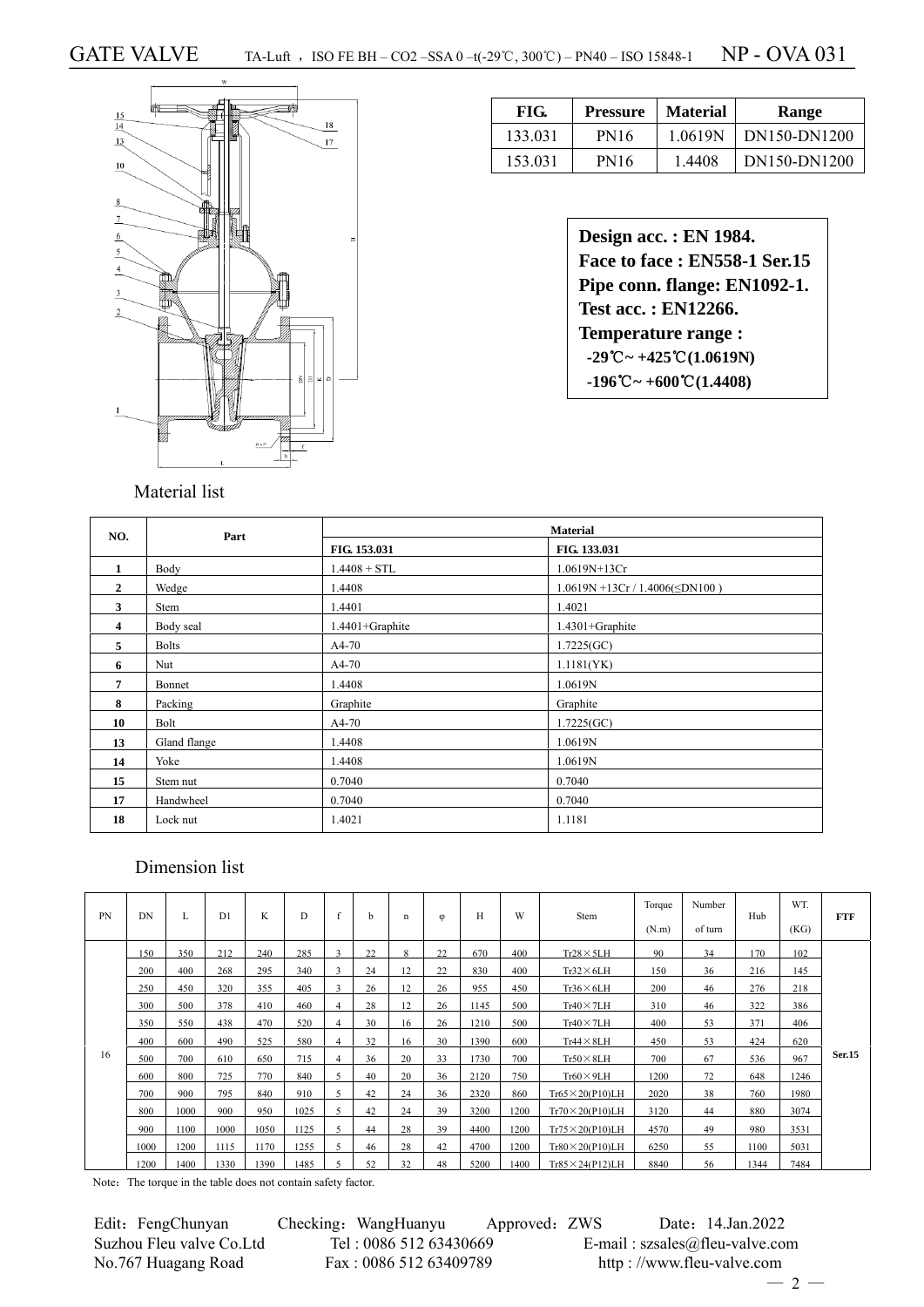

| FIG.    | <b>Pressure</b> | <b>Material</b> | Range        |
|---------|-----------------|-----------------|--------------|
| 134.031 | <b>PN25</b>     | 1.0619N         | DN150-DN1200 |
| 154.031 | <b>PN25</b>     | 1.4408          | DN150-DN1200 |

| Design acc. : EN 1984.                                            |
|-------------------------------------------------------------------|
| Face to face: EN558-1 Ser.15                                      |
| Pipe conn. flange: EN1092-1.                                      |
| <b>Test acc.: EN12266.</b>                                        |
| <b>Temperature range:</b>                                         |
| $-29^{\circ}\text{C} \sim +425^{\circ}\text{C} (1.0619 \text{N})$ |
| $-196^{\circ}\text{C} \sim +600^{\circ}\text{C} (1.4408)$         |

| NO.            | Part         |                 | <b>Material</b>              |
|----------------|--------------|-----------------|------------------------------|
|                |              | FIG. 154.031    | FIG. 134.031                 |
| 1              | Body         | $1.4408 + STL$  | 1.0619N+13Cr                 |
| $\overline{2}$ | Wedge        | 1.4408          | $1.0619N+13Cr/1.4006(5N100)$ |
| 3              | <b>Stem</b>  | 1.4401          | 1.4021                       |
| 4              | Body seal    | 1.4401+Graphite | $1.4301 +$ Graphite          |
| 5              | <b>Bolts</b> | $A4-70$         | 1.7225(GC)                   |
| 6              | Nut          | A4-70           | 1.1181(YK)                   |
| 7              | Bonnet       | 1.4408          | 1.0619N                      |
| 8              | Packing      | Graphite        | Graphite                     |
| 10             | Bolt         | A4-70           | 1.7225(GC)                   |
| 13             | Gland flange | 1.4408          | 1.0619N                      |
| 14             | Yoke         | 1.4408          | 1.0619N                      |
| 15             | Stem nut     | 0.7040          | 0.7040                       |
| 17             | Handwheel    | 0.7040          | 0.7040                       |
| 18             | Lock nut     | 1.4021          | 1.1181                       |

## Dimension list

| PN | DN   | L    | D1   | K    | D    |                | h  | n  | Φ  | Н    | W    | Stem                      | Torque<br>(N.m) | Number<br>of turn | Hub  | WT.<br>(KG) | <b>FTF</b>    |
|----|------|------|------|------|------|----------------|----|----|----|------|------|---------------------------|-----------------|-------------------|------|-------------|---------------|
|    | 150  | 350  | 218  | 250  | 300  | 3              | 28 | 8  | 26 | 670  | 400  | $Tr28 \times 5LH$         | 90              | 34                | 170  | 108         |               |
|    | 200  | 400  | 278  | 310  | 360  | 3              | 30 | 12 | 26 | 830  | 400  | $Tr32\times 6LH$          | 160             | 36                | 216  | 156         |               |
|    | 250  | 450  | 335  | 370  | 425  | 3              | 32 | 12 | 30 | 955  | 450  | $Tr36 \times 6LH$         | 220             | 46                | 276  | 259         |               |
|    | 300  | 500  | 395  | 430  | 485  | 4              | 34 | 16 | 30 | 1145 | 500  | $Tr40 \times 7LH$         | 330             | 46                | 322  | 393         |               |
|    | 350  | 550  | 450  | 490  | 555  | $\overline{4}$ | 38 | 16 | 33 | 1210 | 500  | $Tr40 \times 7LH$         | 420             | 53                | 371  | 478         |               |
|    | 400  | 600  | 505  | 550  | 620  | $\overline{4}$ | 40 | 16 | 36 | 1390 | 600  | $Tr44 \times 8LH$         | 500             | 53                | 424  | 667         |               |
| 25 | 500  | 700  | 615  | 660  | 730  | 4              | 44 | 20 | 36 | 1730 | 700  | $Tr50 \times 8LH$         | 750             | 67                | 536  | 1039        | <b>Ser.15</b> |
|    | 600  | 800  | 720  | 770  | 845  | 5              | 46 | 20 | 39 | 2120 | 750  | $Tr60 \times 9LH$         | 1300            | 72                | 648  | 1284        |               |
|    | 700  | 900  | 820  | 875  | 960  | 5              | 50 | 24 | 42 | 2320 | 860  | $Tr65 \times 20$ (P10)LH  | 2380            | 38                | 760  | 2079        |               |
|    | 800  | 1000 | 930  | 990  | 1085 | 5              | 54 | 24 | 48 | 3200 | 1200 | $Tr70 \times 20($ P10)LH  | 3650            | 44                | 880  | 3228        |               |
|    | 900  | 1100 | 1030 | 1090 | 1185 | 5              | 58 | 28 | 48 | 4400 | 1200 | $Tr75 \times 20($ P10)LH  | 5290            | 49                | 980  | 3708        |               |
|    | 1000 | 1200 | 1140 | 1210 | 1320 | 5              | 62 | 28 | 56 | 4700 | 1200 | $Tr80 \times 20 (P10) LH$ | 7560            | 55                | 1100 | 5283        |               |
|    | 1200 | 1400 | 1350 | 1420 | 1530 | 5.             | 70 | 32 | 56 | 5200 | 1400 | $Tr85 \times 24($ P12)LH  | 9870            | 56                | 1344 | 7858        |               |

Note: The torque in the table does not contain safety factor.

| Edit: FengChunyan        | Checking: WangHuanyu   | Approved |
|--------------------------|------------------------|----------|
| Suzhou Fleu valve Co.Ltd | Tel: 0086 512 63430669 |          |
| No.767 Huagang Road      | Fax: 0086 512 63409789 |          |

 $\text{E}$ : ZWS Date: 14.Jan.2022  $E$ -mail : szsales@fleu-valve.com http : //www.fleu-valve.com

 $-3 -$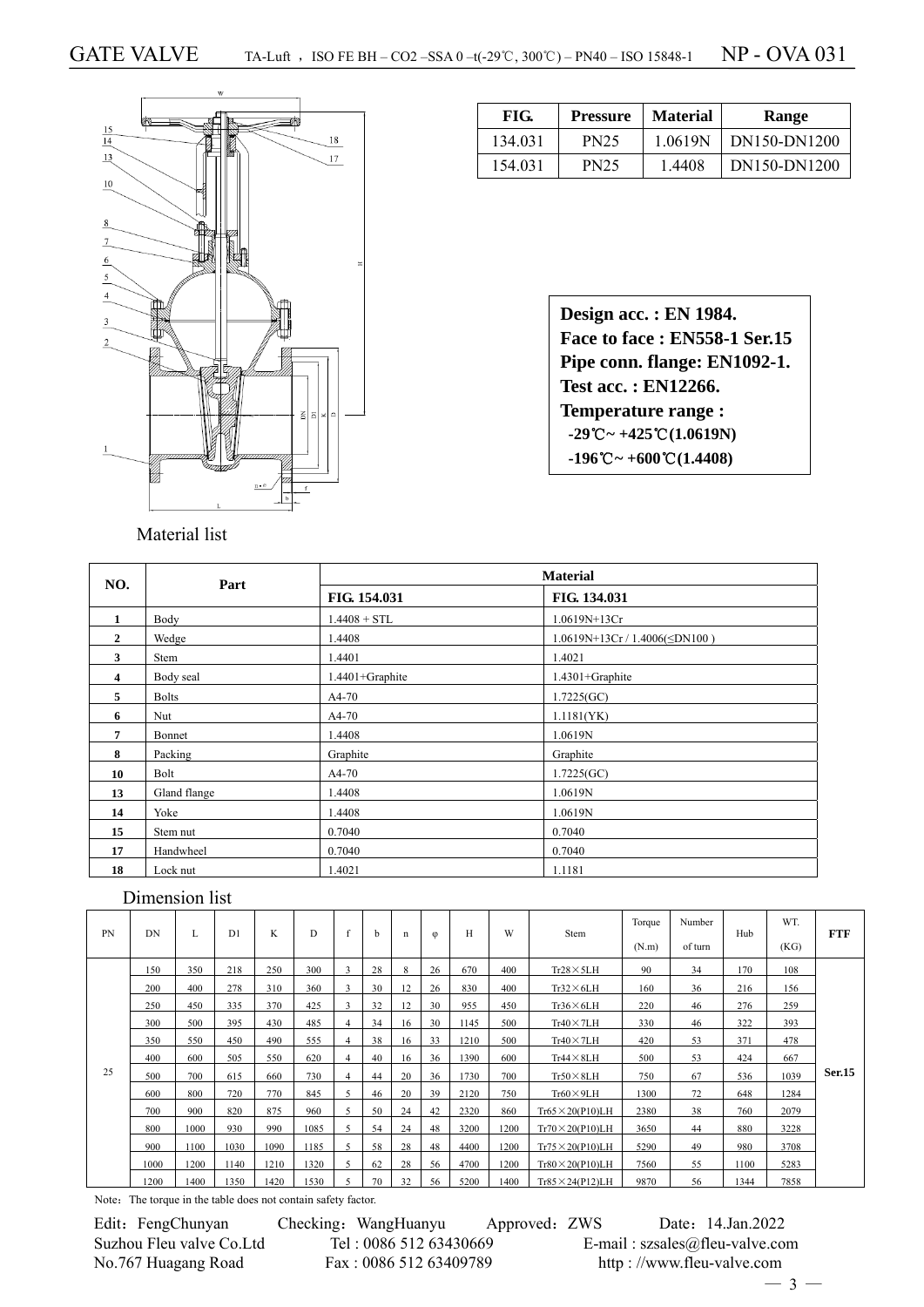

| FIG.    | <b>Pressure</b> | <b>Material</b> | Range      |
|---------|-----------------|-----------------|------------|
| 135.031 | PN40            | 1.0619N         | DN50-DN125 |
| 155.031 | PN40            | 1.4408          | DN50-DN125 |

**Design acc. : EN 1984. Face to face : EN558-1 Ser.26 Pipe conn. flange : EN1092-1. Test acc. : EN12266. Temperature range : -29**℃**~ +425**℃**(1.0619N) -196**℃**~ +600**℃**(1.4408)** 

#### Material list

| NO.            | Part         |                                  | <b>Material</b>                       |  |  |  |
|----------------|--------------|----------------------------------|---------------------------------------|--|--|--|
|                |              | FIG. 155.031                     | FIG. 135.031                          |  |  |  |
| $\mathbf{1}$   | Body         | $1.4408 / 1.4408 + STL (>DN100)$ | 1.0619N+13Cr                          |  |  |  |
| $\overline{2}$ | Wedge        | 1.4408                           | $1.0619N + 13Cr / 1.4006(\leq DN100)$ |  |  |  |
| 3              | Stem         | 1.4401                           | 1.4021                                |  |  |  |
| 4              | Body seal    | 1.4401+Graphite                  | 1.4301+Graphite                       |  |  |  |
| 5              | <b>Bolts</b> | $A4-70$                          | 1.7225(GC)                            |  |  |  |
| 6              | Nut          | A4-70                            | 1.1181(YK)                            |  |  |  |
| 7              | Bonnet       | 1.4408                           | 1.0619N                               |  |  |  |
| 8              | Packing      | Graphite                         | Graphite                              |  |  |  |
| 10             | Fork bolt    | A4-70                            | 1.7225(GC)                            |  |  |  |
| 13             | Gland flange | 1.4408                           | 1.0619N                               |  |  |  |
| 15             | Stem nut     | 0.7040                           | 0.7040                                |  |  |  |
| 17             | Handwheel    | 0.7040                           | 0.7040                                |  |  |  |
| 18             | Lock nut     | 1.4021                           | 1.1181                                |  |  |  |

### Dimension list

| PN | DN  | L   | D1  | K   |     | b  | n            | d  | H   | W   | Stem              | Torque<br>(N.m) | Number<br>of turn | Hub | WT.<br>(KG) | FTF    |
|----|-----|-----|-----|-----|-----|----|--------------|----|-----|-----|-------------------|-----------------|-------------------|-----|-------------|--------|
|    | 50  | 250 | 102 | 125 | 165 | 20 |              | 18 | 340 | 200 | $Tr20 \times 4LH$ | 35              | 15                | 60  | 25.5        |        |
|    | 65  | 290 | 122 | 145 | 185 | 22 | 8            | 18 | 415 | 250 | $Tr24 \times 5LH$ | 40              |                   | 85  | 37.4        |        |
| 40 | 80  | 310 | 138 | 160 | 200 | 24 | 8            | 18 | 420 | 250 | $Tr24 \times 5LH$ | 50              | 19                | 95  | 40.8        | Ser.26 |
|    | 100 | 350 | 162 | 190 | 235 | 24 | 8            | 22 | 485 | 250 | $Tr26 \times 5LH$ | 55              | 23                | 115 | 60.6        |        |
|    | 125 | 400 | 188 | 220 | 270 | 26 | $\mathbf{R}$ | 26 | 590 | 350 | $Tr26 \times 5LH$ | 90              | 29                | 145 | 83.8        |        |

Note: The torque in the table does not contain safety factor.

Edit: FengChunyan Checking: WangHuanyu Approved: ZWS Date: 14.Jan.2022 Suzhou Fleu valve Co.Ltd Tel : 0086 512 63430669 E-mail : szsales@fleu-valve.com<br>No.767 Huagang Road Fax : 0086 512 63409789 http : //www.fleu-valve.com

http : //www.fleu-valve.com

 $-4-$